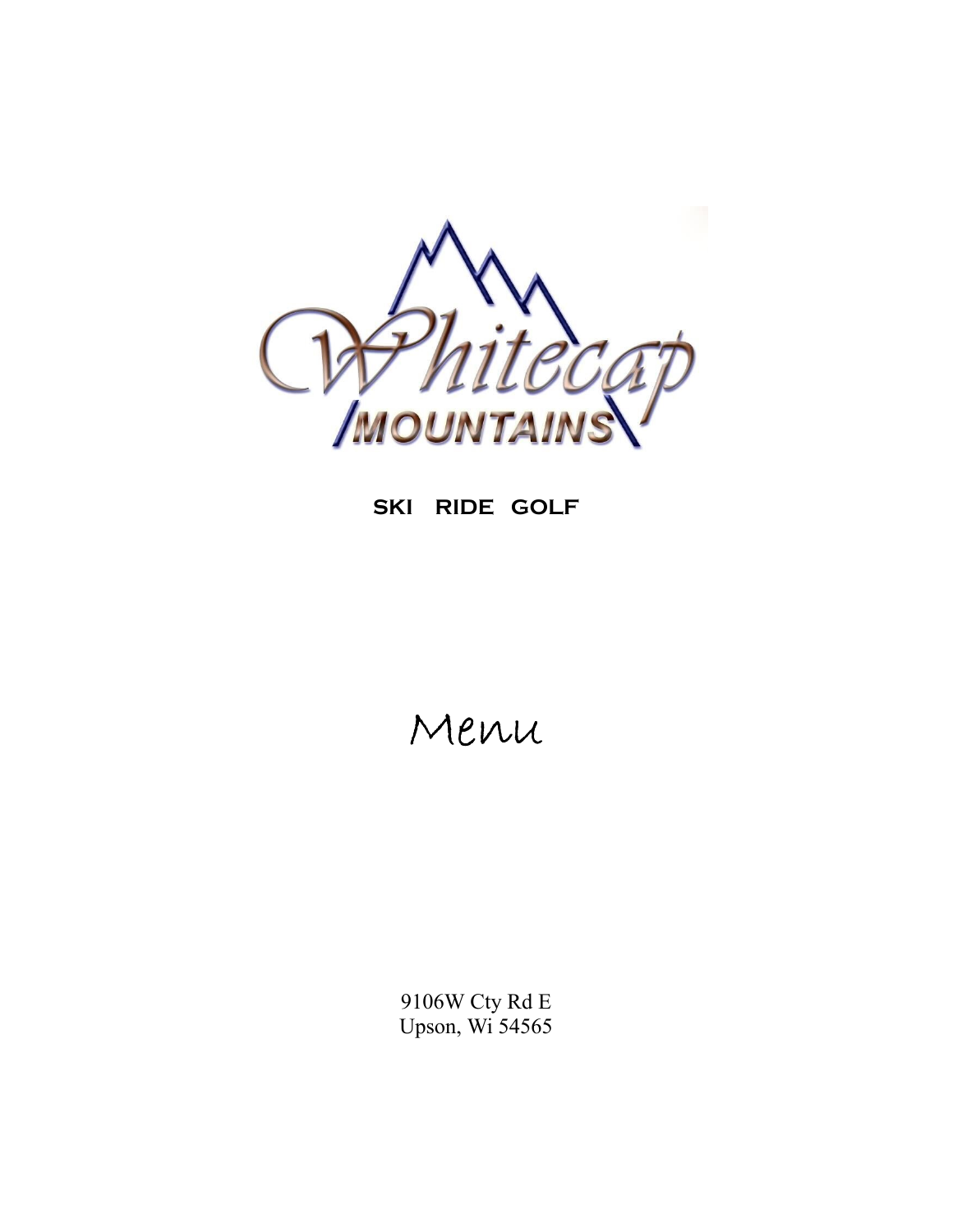## **Starters**

### **Spinach Artichoke Dip**

**Our own homemade recipe served in a Warm Hollowed Out Loaf of Fresh Baked Bread 10.00**

#### **Wings**

**Deep fried wings tossed in one of our house sauces. Choice of Garlic Parmesan, Buffalo Sauce, Gochujang or BBQ 10.00**

#### **White Cheddar Cheese Curds**

**Authentic Wisconsin White Cheddar Cheese 8.00**

#### **Pretzel Bites**

**Authentic Pretzel bites, lightly salted and served with Nacho Cheese dipping Sauce 8.00**

#### **Onion Rings**

**Leinenkugel Beer Battered 7.00**

#### **Chicken Tenders**

**Crispy and Fried with your choice of Dipping Sauce and our hand cut Idaho fries 10.00**

#### **Mozzarella Sticks**

**Served with our home made marinara sauce 9.00**

#### **Hand Cut Fries The Best Idaho Potatoes - Hand Cut 6.00 Load 'em up with Cheese and Premium Bacon add 3.00**

## **Prime Nachos**

**Authentic Blue Corn Chips topped with Nacho Cheese, Prime Rib, Lettuce, Tomato,Black Olives and Red Onions. Served with Jalapenos and sour cream on the side 13.00**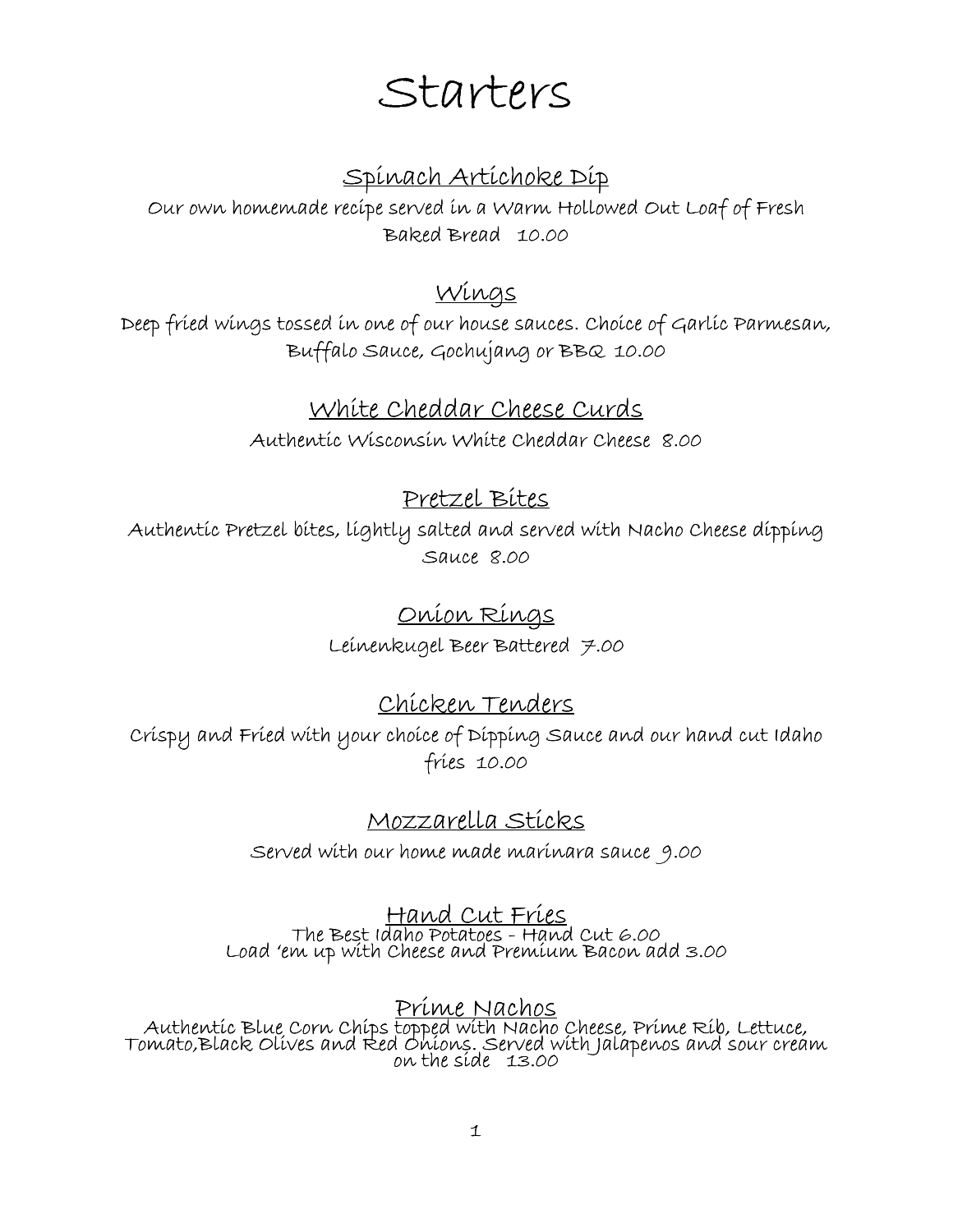# **Salads**

**A blend of Romaine, Endive and Radicchio lettuce**

## **Garden Fresh Chef**

**Topped with Egg, Turkey, Ham, Cheddar Cheese, Cucumber, Cherry Tomatoes, Green Onion, Croutons and your choice of dressing 12.00**

#### **House Salad**

**Our own lettuce mix topped with cherry tomatoes, Cucumber and your choice of dressing 9.00**

# **Flat breads**

**All Flat breads served with Hand Cut Idaho Fries**

## **Caprese Flat bread**

**Flat bread topped with Roasted Tomatoes, Fresh Mozzarella, Basil Pesto and drizzled with Fustini's 12 Year Old Balsamic Vinegar Glaze\* 14.00**

## **BBQ Chicken Flat bread**

**Flat bread with Grilled Chicken Breast, BBQ Sauce, Fresh Mozzarella topped with Chopped Deep Fried Onion Rings and Drizzled with Ranch Dressing 14.00**

## **Maple Salmon Flat bread**

## **\*\*Winner 2021 Iron Maple Festival Top Entree\*\***

**Flat bread topped with Grilled Salmon, Basil Pesto, Cherry Tomatoes, Baby Spinach and Drizzled with Tom Innes' Homemade Maple Syrup\*and finished with Fustini's Balsamic Glaze 16.00**

**\* many ingredients on our menu are soarced locally.**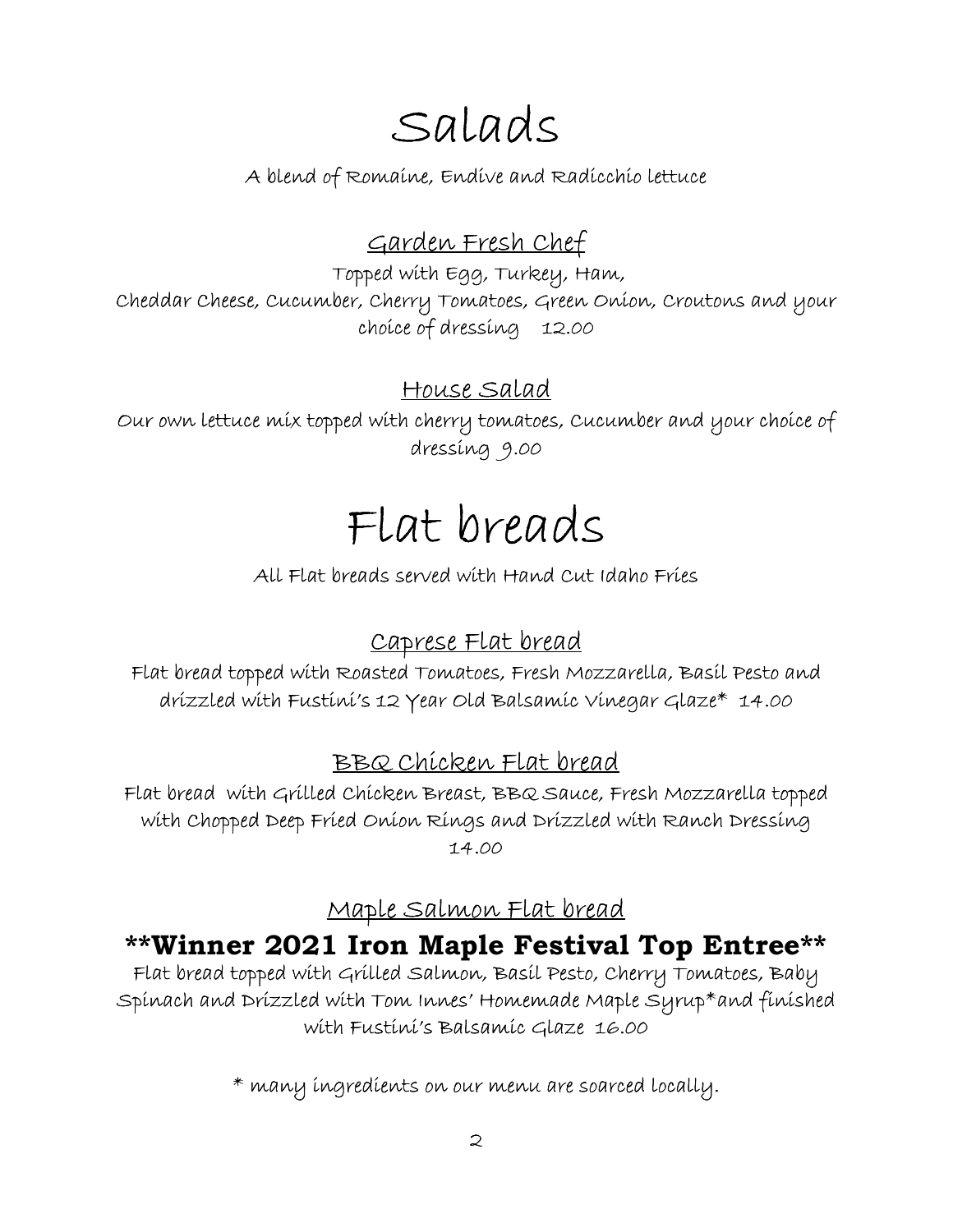# **Hand Held's**

**Our Burgers are a blend of Angus, Chuck and Brisket. All Sandwiches served with Hand Cut Idaho Fries.**

#### **Gourmet Grilled Cheese**

**Served on Texas Toast with Cheddar, Provolone and Pepper Jack Cheese with Fresh Tomato Slices 10.00 Add Premium Bacon 2.00**

#### **Double Decker BLT**

**Piled High with Cherrywood Smoked Bacon, Lettuce, Tomato and Hellman's Mayo 10.00**

#### **House Burger**

**1/3 Pound Patty Topped with Lettuce, Tomato,Onion and Garlic Aolii Served on a Toasted Bun 11.00**

**add Cheese of your Choice 1.00 add Cherrywood Smoked Bacon 2.00**

#### **Kicked Up Burger**

**1/3 Pound Patty with Sliced Jalapeno's, Cream Cheese, Premium Bacon and Homemade Raspberry Chipotle 12.00**

#### **Western Bacon Burger**

**1/3 Pound Patty Piled High with Deep Fried Onion Rings, Cherrywood Smoked Bacon, Avocado and BBQ Mayo. Served on a Toasted Bun 13.00**

#### **Whiskey Rebellion Burger**

**1/3 Pound Patty Topped with Smoked Cheddar Cheese, Cherrywood Smoked Bacon, Creamy Bourbon Mushroom Sauce and Bourbon Mayo. Served on a Toasted Bun 13.00**

#### **Turkey Club**

**Just like our BLT, but piled high with turkey, Cherrywood Smoked Bacon, Lettuce, Tomato, topped with homemade Rasberry Chipoltle and your plate is finished off with an order of hand cut Idaho fries. 11.00**

**Not a Beef Aficionado? Substitute Grilled Chicken Breast or Black Bean Burger on Your Sandwich!**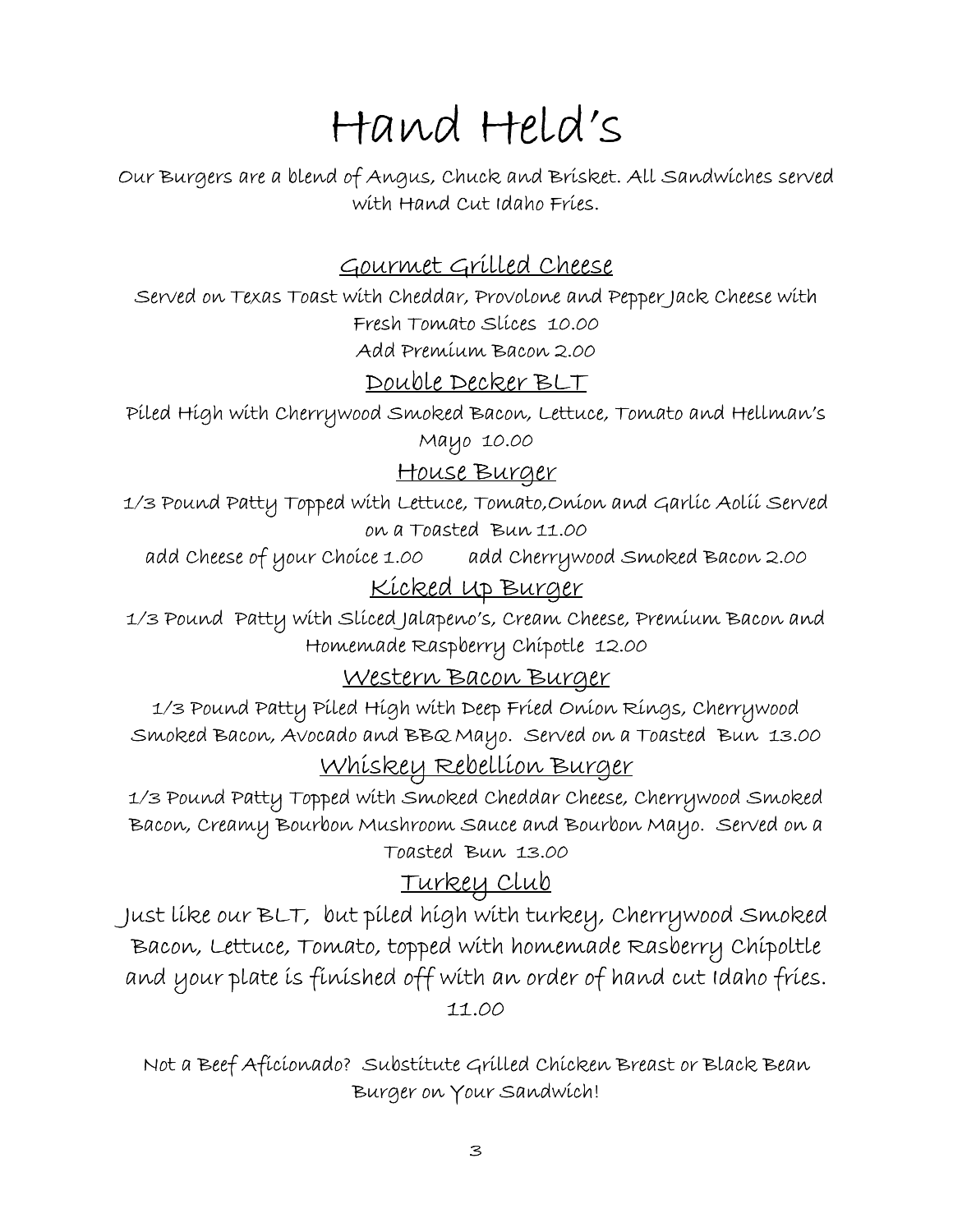## **Pizza**

**Your Choice of Crispy 12" or 16". Choose Gluten Free 12" Cauliflower crust add 2.00 Our own Cheese blend of Mozzarella, Provolone and Muenster**

#### **Mountain Top**

**We start with our own Homemade Pizza Sauce, Pile it High with Sausage, Pepperoni, Fresh Mushrooms, Onions,Black and Green Sliced Olives, Shaved Prime Rib and our own Cheese Blend 12" 18.00 16" 20.00**

#### **Chicken Bacon Ranch**

**Grilled Chicken, Premium Bacon, Ranch Dressing and our own Cheese Blend 12" 15.00 16" 18.00**

#### **Veggie Lovers**

**We start with our own Homemade Pizza sauce, Stack on Fresh Mushrooms, Onions, Red and Green Peppers, Black and Green Olives and our own Cheese**

**Blend**

**12" 14.00 16" 17.00**

#### **D.I.Y.**

**Build Your Own Pizza by Choosing Your Favorite Toppings -**

**12" 10.00 16" 12.00**

**Additional Toppings 2.00**

**Pepperoni, Sausage,Grilled Chicken Breast, Premium Bacon, Fresh Mushrooms, Onions,Green Peppers, Red Peppers, Tomatoes, Black Olives, Green Olives, Jalapenos,**

#### **PIZZA Fries**

**Everybody enjoy's this! Pizza crust brushed with Fustini's 18 year old Olive Oil, Italian Seasonings and our own Cheese Blend served with a side of our homemade pizza sauce for dipping**

**12" 11.00 16" 13.00**

**Don't See a Topping Choice? Just ask!**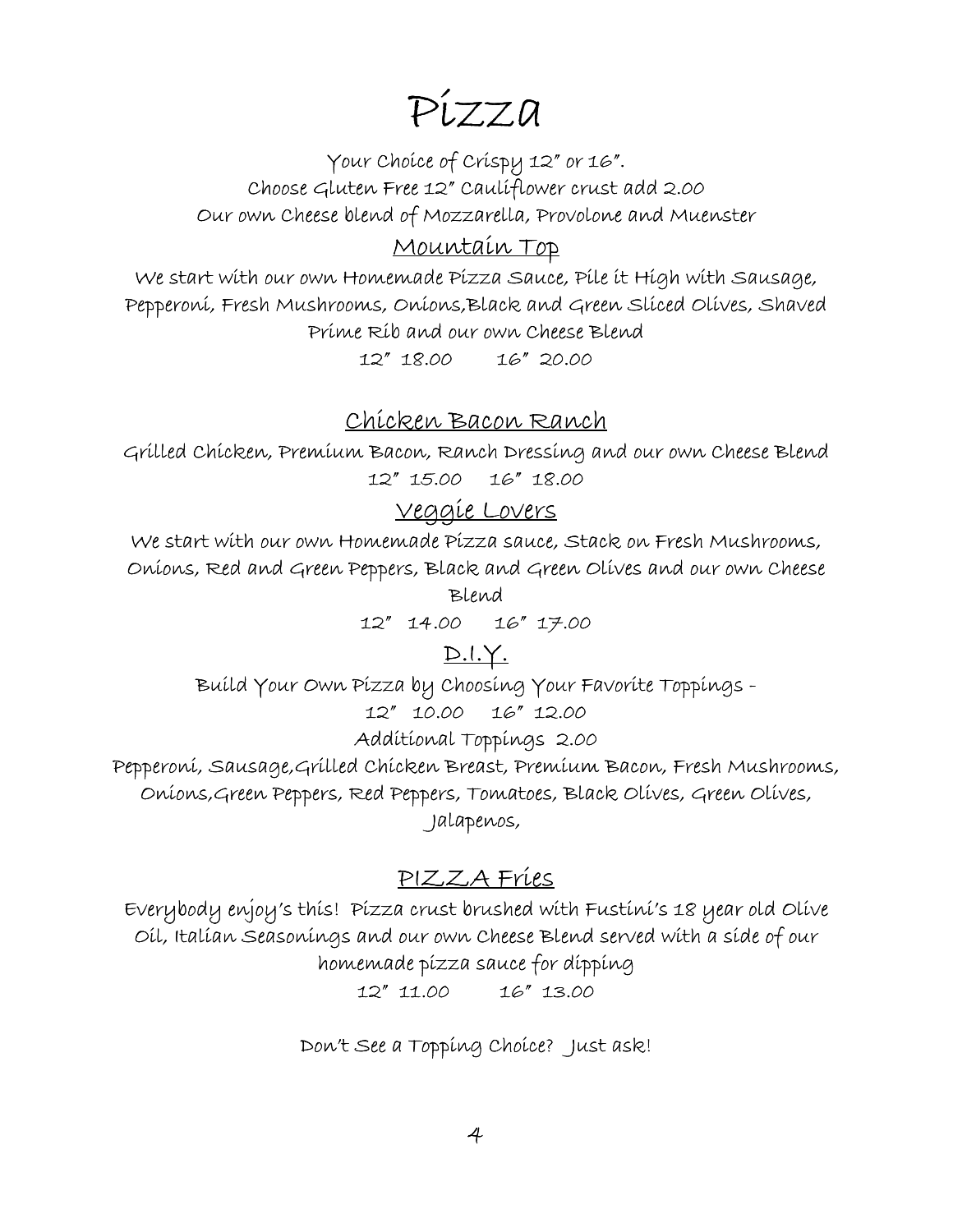# **Whitecap Favorites**

**All Served with A Fresh, Warm Bread Loaf and Fustini's Dipping Oil**

**Friday Night Fish Fry\***

**(Friday Only 12 - 9)**

**Lake Superior Whitefish from Joe Newago Fisheries Brought to fresh Every Thursday**

**Get it Deep Fried in Panko Breading, Pan Fried or Oven Baked. Served with Homemade Cole Slaw, Homemade tartar sauce and Your Choice of Potato 14.99**

#### **Pasties with Creamed Peas**

**A Wisconsin Favorite!**

**Homemade pasty filled with Ground Beef/ Pork Blend., Idaho potatoes and onion all wrapped in a baked crust and served with creamed peas!**

**9.00**

## **Prime Rib Sliders**

**These don't get any better!**

**2 Prime Rib Sliders topped with carmelized onions & horesradish cream sauce and served on toasted buns with a helping of our hand cut Idaho fries. Mmmm Mmmm Mmmm 13.00**

#### **Whitecap Mac N Cheese**

**Homemade right here in our kitchen! Creamy, Creamy, Creamy Mac N Cheese served three different ways. Great on a cold winter day! Original 9.00 Prime Rib 10.00 Crab 12.00**

**\* many ingredients on our menu are sourced locally.**